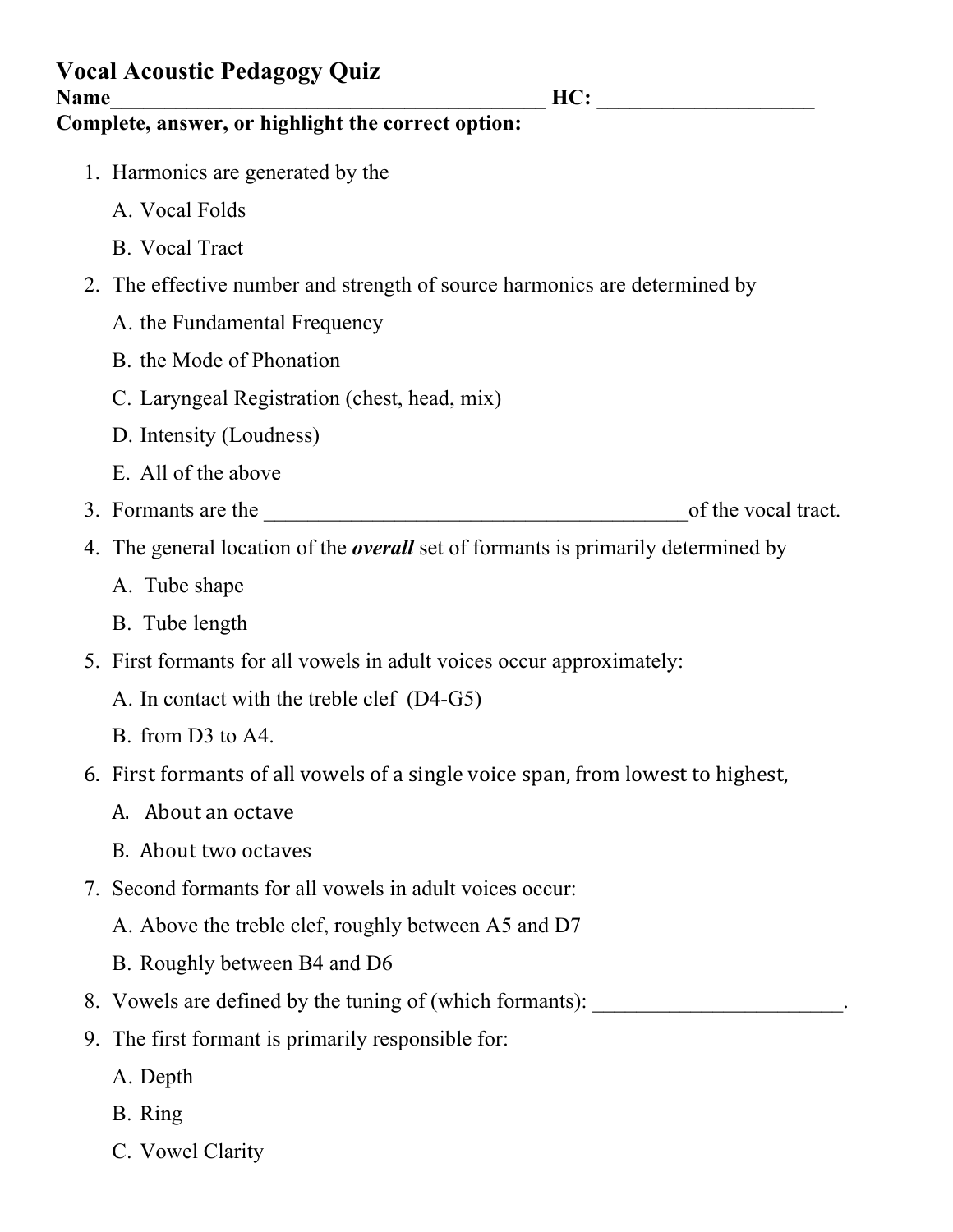- 10. The first formant location is responsible for the following dimension:
	- A. Openness-Closeness of the Vowel
	- B. Front-Back dimension
- 11. The second formant is dominant for:
	- A. Depth
	- B. Ring
	- C. Vowel Clarity
- 12. The second formant location is responsible for the following dimension:
	- A. Openness-Closeness of the Vowel
	- B. Front-Back dimension
- 13. Formants three and above cluster to form the
- 14. The **singer's formant cluster** is responsible for:
	- A. Depth
	- B. Ring
	- C. Vowel Clarity
- 15. and is dependent upon (indicate all that apply):
	- A. forward placement
	- B. an open throat and narrowed epilaryngeal exit
	- C. timbral depth
- 16. Open vowels have a (A. low B. high ) first formant.
- 17. Close vowels have a (A. low B. high ) first formant.
- 18. Front vowels have a (A. low B. high ) second formant.
- 19. Back vowels have a (A. low B. high ) second formant.
- 20. A sound is in open timbre when:
	- A. Two or more harmonics are below *F*<sup>1</sup>
	- B. At least the first harmonic is below  $F_1$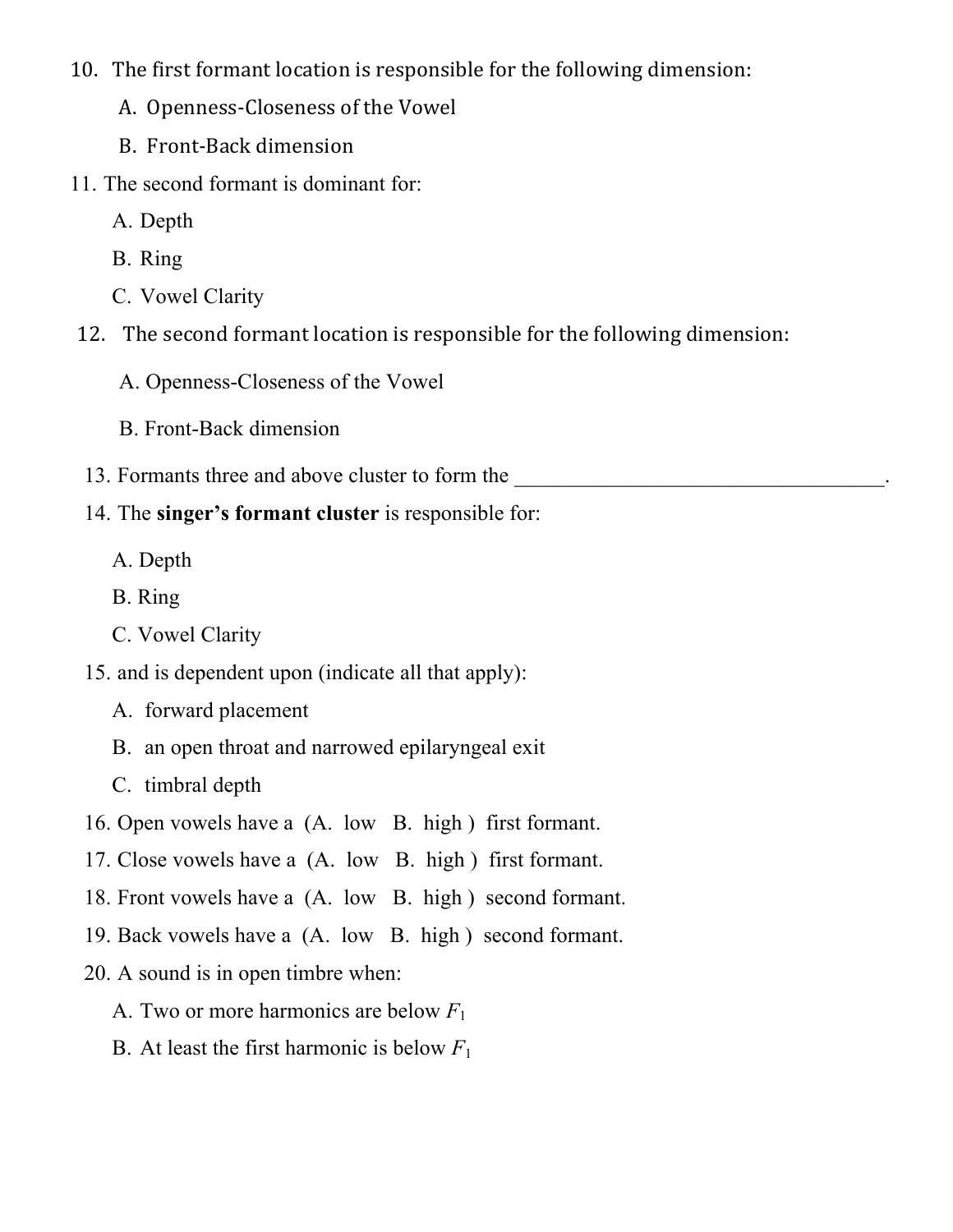- 21. A sound is said to close or turn over when:
	- A. H2  $(2f<sub>o</sub>)$  rises above  $F<sub>1</sub>$
	- B. H1  $(If_0)$  is in tune with  $F_1$
- 22. Whenever a source harmonic passes through the first formant there is an audible effect. When a harmonic passes above  $F_1$  the timbre (A. opens B. closes) somewhat. When a harmonic drops below  $F_1$  the timbre (A. opens B. closes) somewhat.
- 23.The primary *acoustic* registral shift of the voice occurs when \_\_\_\_\_\_\_\_\_\_\_\_\_\_\_\_\_\_\_\_\_\_
- 24.The primary *laryngeal* registral shift may correlate with the *F*1:*2fo* acoustic shift of the

 $\mathcal{L}_\text{max}$  and  $\mathcal{L}_\text{max}$  and  $\mathcal{L}_\text{max}$  and  $\mathcal{L}_\text{max}$  and  $\mathcal{L}_\text{max}$  and  $\mathcal{L}_\text{max}$ 

 $\mathcal{L}_\text{max}$  , and the contract of the contract of the contract of the contract of the contract of the contract of the contract of the contract of the contract of the contract of the contract of the contract of the contr

- A. open vowels  $\ell \in \mathfrak{D}$  a  $\ell$  B. closest vowels  $\ell$  i u  $\ell$
- 25. There are only two ways to raise the first formant:
	- A. \_\_\_\_\_\_\_\_\_\_\_\_\_\_\_\_\_\_\_\_\_\_\_\_\_\_\_\_\_\_\_\_\_\_\_\_\_\_\_\_\_\_\_\_\_\_\_\_\_\_\_\_\_\_\_\_\_\_ B. \_\_\_\_\_\_\_\_\_\_\_\_\_\_\_\_\_\_\_\_\_\_\_\_\_\_\_\_\_\_\_\_\_\_\_\_\_\_\_\_\_\_\_\_\_\_\_\_\_\_\_\_\_\_\_\_\_\_
- 26. Tube shortening is usually avoided because
- 27. Yelling is created by:
	- A.  $F_1$  tracking of H2( $2f_0$ ) above the normal  $F_1$  location.
	- B.  $F_1$  tracking of H1( $If_0$ ) above the normal  $F_1$  location.
- 28. Whoop timbre occurs when
	- A. H1 ( $If<sub>o</sub>$ ) rises above  $F<sub>1</sub>$
	- B. H1 ( $If<sub>o</sub>$ ) is tracked by  $F<sub>1</sub>$
- 29. When singing pitches which lie above the normal  $F_1$  location of a vowel, a singer will need to
	- expressed in order to preserve resonance.
- 30. Changing the tube shape in order to move the first two formants to find more favorable harmonic/formant relationships is traditionally called:
	- A. Vowel Modification
	- B. Covering
	- C. Bad Diction